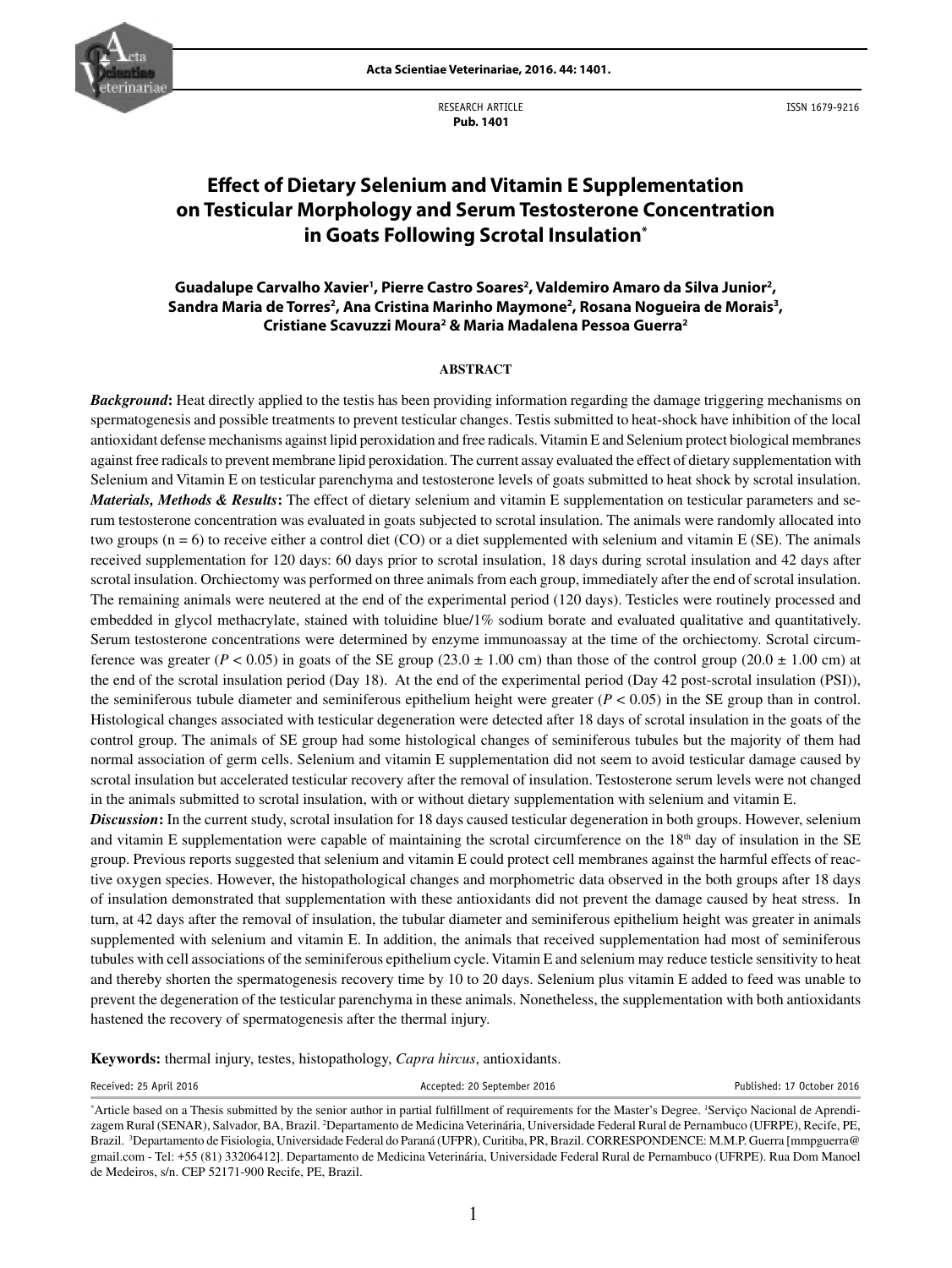## **INTRODUCTION**

Testis exposure to heat can trigger testicular degeneration, which is defined as a process that causes deterioration of testis structure, resulting in the loss of testicular function [29]. Germ cells are vulnerable to heat stress and undergo apoptosis if scrotal temperatures rise above the normal physiological temperature range [9]. Heat directly applied to the testis has been providing new information regarding the damage triggering mechanisms on spermatogenesis and possible treatments to prevent damage to the testis by blocking apoptosis [27].

In humans, cryptorchidism [19] and varicocele [18] inhibit the local antioxidant defense mechanisms and cause lower sperm concentrations and fewer mobile sperm cells [2]. All cellular components are potential targets of oxidative stress and its damages depend on the nature and amount of reactive oxygen species (ROS) as well as on the duration of exposure, together with extracellular factors, such as temperature, oxygen tension and environment [1].

Selenium and vitamin E are distinct chemical elements with unique antioxidant characteristics in biological systems. Vitamin  $E$  ( $-$ tocopherol), the major lipid soluble antioxidant present in all cellular membranes, protects against lipid peroxidation [10]. Selenium is a major component of the glutathione peroxidase enzyme (GPx) which neutralizes peroxides before they attack the cell membrane [30].

The current assay evaluated the effect of selenium and Vitamin E supplementation on testicular parenchyma and testosterone levels of goats submitted to heat shock by scrotal insulation during 18 days.

#### **MATERIALS AND METHODS**

#### *Animals*

Twelve male mixed-breed goats, seven to eight months old, were selected following a breeding soundness examination. The animals were randomly allocated into two groups  $(n = 6)$  to receive either a control diet (CO) or a diet supplemented with selenium and vitamin E (SE). All animals were kept in pens and fed with Tifton grass and balanced feed (corn and soy bean; 200 g/animal/day). The balanced feed contained 87.2% dry matter, 17.8% crude protein, 9.75 ME/kg metabolizable energy, 0.41% calcium and 0.32% phosphorus. The animals also had free access to mineral salt (to meet Ca and P needs) and water.

Animals in the SE group were supplemented with selenium (0.1 mg/kg BW) and vitamin E (0.3 UI/ kg BW) [Selevit  $E$ ]<sup>1</sup> from 60 days before the scrotal insulation until the end of the experiment. Prior to the scrotal insulation, all animals were weekly weighed to ensure a linear relation between body weight gain and daily supplementation with selenium and vitamin E in the SE group. Insulation comprised the enveloping of the scrotum in a plastic bag containing two sheets of polyethylene separated by a 5-mm thick layer of cotton [5]. The plastic bag covered all testicular parenchyma and was fixed at the spermatic cord region, close to the abdominal wall, whose circumference was adjusted with a ribbon according to the diameter of the spermatic cord of each animal, to ensure the constant position of the plastic bags. The plastic bags were observed daily to avoid any position variation during the experiment. The temperature of the scrotal surface was daily measured using a thermometer inserted in the space between the plastic bag and the testis. All animals remained with the plastic bag during the 18 days of scrotal insulation. On Day 18 (scrotal insulation=Day 0), three animals from each group were randomly selected for bilateral orchiectomy. The remaining animals continued to receive control or supplemented diets for another 42 days (until Day 60), when bilateral orchiectomy was also performed.

# *Testicular parameters*

Scrotal circumference was measured before and after scrotal insulation with a metric tape placed around the middle section of both testes. After orchiectomy, the testis were separated from the epididymis and weighed. Six samples were taken from different parts of the organ near the albuginea tunica. The gonadosomatic index (GSI%) was established by the following formula: GSI=(Testis weight/body weight) x 100. The parameter is applied to determine the quantity of overall body mass allocated to the testis.

All testicular fragments (2 mm in thickness) were fixed in Phosphate Buffered Saline (PBS) solution containing 4% glutaraldehyde (pH 7.2 and 0.01M). The tissue fragments were routinely processed for embedding in glycol methacrylate<sup>2</sup>, sectioned (4  $\mu$ m thick) and stained with toluidine blue/1% sodium borate. Seminiferous tubule diameter and epithelium height were measured with a linear micrometric reticulum<sup>3</sup> (10 mm/100) magnified  $100X$ and calibrated with a standard micrometer. Fifteen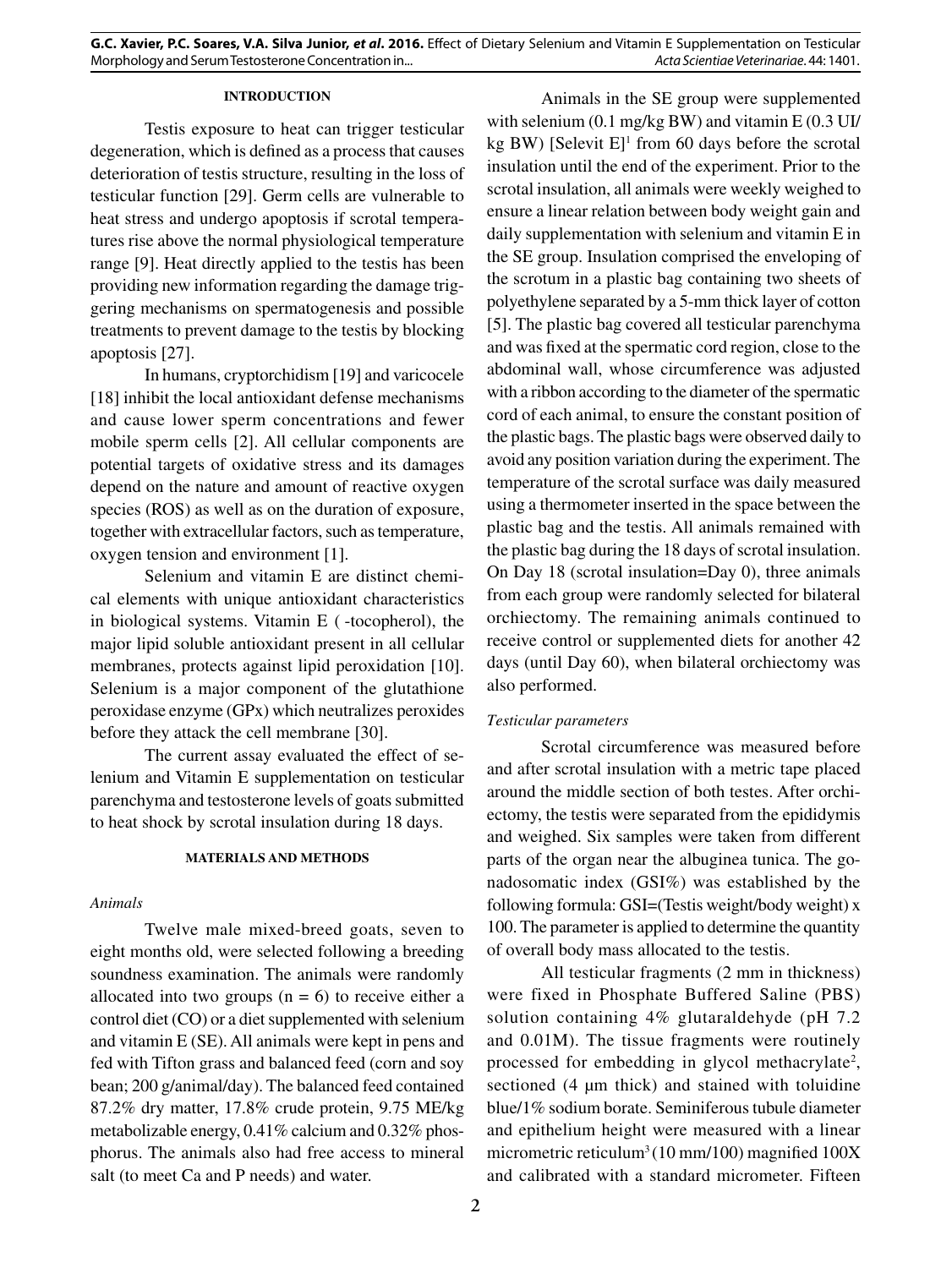round or almost round tubules per testis/animal at different stages of the seminiferous epithelium cycle were randomly selected for measurement. Thirty seminiferous epithelium heights per testis/animal were measured in the same tubules used for the measurement of the tubular diameter.

The volumetric density  $(\%)$  of the testicular parenchyma was obtained with the systematic allocation of the micrometric grid3 , with 441 intersections points over the testicular parenchyma, under 400X magnification. Fifteen randomly selected fields were examined, totaling 6,615 for each animal. The volume of the tunica propria, seminiferous epithelium and lumen was evaluated in the tubular compartment, whereas the volume of Leydig cells, connective tissues and blood and lymphatic vessels were evaluated within the interstitial compartment. Since testis density varied between 1.03 and 1.04 [8], weight and volume of the testes were considered equal. The volume of each testicular component (expressed in mL) was determined by subtracting the volumetric density of the testicular components  $(\%)$ from the net weight of the testis (testicular weight minus the weight of the albuginea and testicular mediastinum) [25]. The total length of seminiferous tubules for each testis was calculated based on the volume and diameter of the seminiferous tubules, by the formula:  $TL = TVS/\varpi R^2$ , in which TVS is the total volume of the seminiferous tubules and R is the tubular diameter/2 [4].

Histopathological changes in the testicular tubular compartment were also taken into account. They comprised epithelial desquamation, necrosis and apoptosis of germ cells, syncytial giant cells and macrophages, Sertoli cell vacuolization, and the thickening of the basal membrane. The presence or absence of inflammatory cells, Leydig cell degeneration and vascular changes were analyzed in the interstitial or intertubular compartment. The stages of the seminiferous cycle were evaluated at different steps following scrotal insulation. The main objective was to determine whether selenium plus vitamin E influenced the recovery of the spermatogenic process after 18 days of scrotal insulation or whether it inhibited the tubular degeneration.

## *Testosterone concentrations*

Blood samples were collected immediately prior to scrotal insulation (Day 0), at the end of insulation removal (Day 18) and after 7, 21, 35 and 42 days following the cessation of insulation. Blood was drawn from the jugular vein, collected in a vacuum container without any anticoagulant and centrifuged (1000 *g* for 10 min). The serum was separated and stored (-20°C) until analysis. Serum testosterone concentrations were determined by enzyme immunoassay [21] with a polyclonal antibody raised against human testosterone  $(R156/7)^4$  in a dilution 1:7500 and testosterone HRP conjugate at 1:20,000. Validation of the method for goats was performed beforehand by demonstrating parallelism between the standard curve and the curve generated by a pool of all the goat serum samples to be analyzed, diluted serially from 1:1 to 1:128 with EIA buffer [0.04 M sodium phosphate (monobasic, monohydrate), 0.06 M sodium phosphate (dibasic), 0.87% NaCl and 0.1% BSA, pH 7.0]. The dilutions closest to 50% of binding (1:2 or 1:4) were used for assaying the samples. Standards were run in triplicate, while control and samples were done in duplicate. Assay sensitivity was 78 ng/mL and the intra-assay and inter-assay coefficients of variations were 5.1% and 3.5%, respectively. After adjustment for the dilution factor, testosterone concentration was expressed as ng/mL.

## *Statistical Analysis*

Data were submitted to variance of analysis (ANOVA) for repeated measures, which considered the effect of treatment, the sample collection time and interaction of the two as the cause of variation. The level of significance (*P*) was set at 5%. The minimum significant difference (MSD) of the Student-Newman-Keuls test compared averages when significant results were detected. Data analysis was performed by the Statistical Analysis System [26].

## **RESULTS**

The temperature of the inner plastic bag varied between 39 and 40°C. The scrotal circumference was 12.3% minor ( $P < 0.05$ ) at day 18 in the CO group when compared with day zero at the same group. This parameter was greater  $(P < 0.05)$  in goats of the SE group  $(23.0 \pm 1.00 \text{ cm})$  than of the control group  $(20.0 \text{ m})$ ± 1.00 cm) at the end of the scrotal insulation period (Day 18), but no differences were detected at the end of the experiment [Day 42 PSI;  $22.17 \pm 0.76$  cm and  $22.3 \pm 1.53$  cm in SE and CO groups, respectively] (Table 1).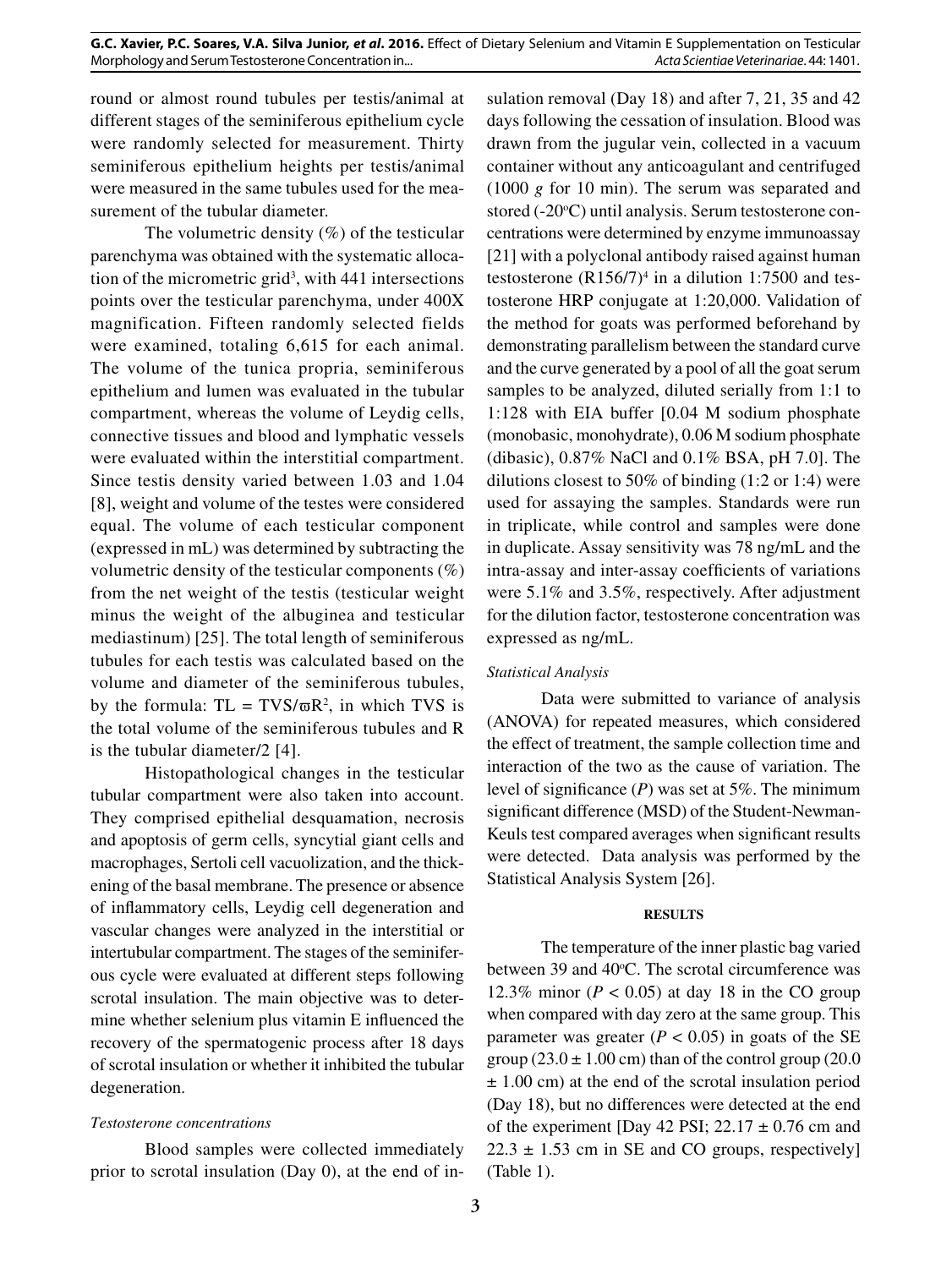#### **G.C. Xavier, P.C. Soares, V.A. Silva Junior,** *et al***. 2016.** Effect of Dietary Selenium and Vitamin E Supplementation on Testicular Morphology and Serum Testosterone Concentration in... *Acta Scientiae Veterinariae*. 44: 1401.

Table 1. Mean, standard deviation and significance (*P*) values for scrotal circumference prior to scrotal insulation (SI) and end of post-scrotal insulation (PSI) period in goats with and without dietary supplementation of selenium and vitamin E.

| Group     |                                |                             |                                 |            |
|-----------|--------------------------------|-----------------------------|---------------------------------|------------|
|           | Day 0                          | Day 18 SI                   | Day 42 PSI                      | $P$ -value |
| CO        | $22.80 \pm 0.99$ <sup>Aa</sup> | $20.00 \pm 1.00^{\rm Bb}$   | $22.33 \pm 1.53$ <sup>Aab</sup> | 0.020      |
| <b>SE</b> | $23.00 \pm 1.82^{\rm A}$       | $23.00 \pm 1.00^{\text{A}}$ | $22.17 \pm 0.76$ <sup>A</sup>   | 0.709      |
| P-value   | 0.773                          | 0.021                       | 0.874                           |            |

CO= Control group; SE= Selenium and vitamin E group; Different capital letters in same column differ at level of 5%; Different lowercase letters in the same line differ at level of 5%.

Selenium and vitamin E supplementation had no effect on body weight, testicular weight, epididymal weight or gonadosomatic index  $(P > 0.05)$  [Table 2]. After scrotal insulation (Day 18), only the volume of the testicular parenchyma occupied by blood vessels was greater  $(P < 0.05)$  in the SE group than in control. However, at the end of the experimental period (Day 42 PSI; Table 2), the volume of the parenchyma occupied by seminiferous tubules and seminiferous epithelium as well as seminiferous tubule diameter and seminiferous epithelium height were greater  $(P < 0.05)$  in the SE group than in control.

**Table 2.** Mean and standard deviation values of biometric parameters of testis and epididymis, net testicular weight, volumetric and biometric parameters of testicular parenchyma in goats submitted to scrotal insulation (SI) with and without dietary supplementation with selenium and vitamin E after scrotal insulation period (Day 18 SI) and at end of post-scrotal insulation (Day 42 PSI) period.

|                                     |                            | Immediately post-scrotal insulation |                      | Recovery of scrotal insulation period |  |  |
|-------------------------------------|----------------------------|-------------------------------------|----------------------|---------------------------------------|--|--|
| Parameter                           | period (Day 18 SI)         |                                     |                      | (Day 42 PSI)                          |  |  |
|                                     | <b>Experimental Groups</b> |                                     |                      | <b>Experimental Groups</b>            |  |  |
|                                     | $CO*$                      | $SE^{**}$                           | CO                   | <b>SE</b>                             |  |  |
| Body weight (kg)                    | $27.180 \pm 4.74$          | $23.750 \pm 2.08$                   | $25.290 \pm 2.17$    | $23070 \pm 1.50$                      |  |  |
| Testicular weight (g)               | $44.63 \pm 10.25$          | $63.00 \pm 3.24$                    | $55.10 \pm 5.56$     | $55.60 \pm 10.87$                     |  |  |
| Epididymal weight (g)               | $8.47 \pm 0.84$            | $9.90 \pm 1.28$                     | $8.47 \pm 2.08$      | $7.83 \pm 1.27$                       |  |  |
| $GSI(\%)^1$                         | $0.16 \pm 0.01$            | $0.26 \pm 0.01$                     | $0.22 \pm 0.36$      | $0.25 \pm 0.06$                       |  |  |
| Net testicular weight (g)           | $38.23 \pm 9.38$           | $55.76 \pm 3.26$                    | $49.07 \pm 4.72$     | $50.43 \pm 10.42$                     |  |  |
| Seminiferous tubule (mL)            | $29.87 \pm 7.01$           | $42.20 \pm 2.76$                    | $38.85 \pm 1.47$     | $40.13 \pm 8.23$                      |  |  |
| Seminiferous epithelium (mL)        | $24.04 \pm 6.29$           | $33.30 \pm 3.40$                    | $29.75 \pm 1.19$     | $30.78 \pm 6.24$                      |  |  |
| Tubular lumen (mL)                  | $3.01 \pm 0.66$            | $5.62 \pm 0.96$                     | $6.71 \pm 2.55$      | $7.68 \pm 2.90$                       |  |  |
| Tunica propria (mL)                 | $2.80 \pm 0.47$            | $3.28 \pm 1.05$                     | $2.39 \pm 0.37$      | $1.67 \pm 0.17$                       |  |  |
| Leydig cell (mL)                    | $1.49 \pm 0.48$            | $2.29 \pm 0.13$                     | $1.70 \pm 0.24$      | $1.75 \pm 0.24$                       |  |  |
| Connective cells (mL)               | $0.10 \pm 0.07$            | $0.30 \pm 0.07$                     | $0.07 \pm 0.03$      | $0.13 \pm 0.03$                       |  |  |
| Blood vessels (mL)                  | $0.63 \pm 0.43$            | $0.65 \pm 0.07$                     | $0.30 \pm 0.12$      | $0.48 \pm 0.13$                       |  |  |
| Lymphatic space (mL)                | $6.17 \pm 1.88$            | $10.33 \pm 1.96$                    | $8.15 \pm 3.32$      | $7.94 \pm 2.10$                       |  |  |
| Seminiferous tubular diameter (mm)  | $295.52 \pm 22.01$         | $305.01 \pm 22.68$                  | $330.52 \pm 30.43^b$ | $339.34 \pm 3.35^{\circ}$             |  |  |
| Seminiferous epithelium height (mm) | $103.00 \pm 15.87$         | $101.00 \pm 14.42$                  | $82.13 \pm 61.85^b$  | $112.23 \pm 7.41^{\circ}$             |  |  |
| TLST $(m)^2$                        | $430.43 \pm 45.85$         | $581.90 \pm 71.01$                  | $460.13 \pm 80.74$   | $444.30 \pm 95.52$                    |  |  |

\* CO= Control group; \*\*SE= Selenium and vitamin E group; 1 GSI = Gonadosomatic index; 2 TLST = Total length of seminiferous tubule; Different lowercase letters on same line denote significant difference between groups in each scrotal insulation period (*P* < 0.05).

Histological changes associated with testicular degeneration were detected after 18 days of scrotal insulation in the goats of the control group. A reduction in the epithelium due to degeneration caused by germinative cell desquamation (Figure 1a), which, in turn, caused the obliteration of the lumen of the seminiferous tubules, as well as syncytial giant cells and macrophages (Figure 1b), were observed in the seminiferous tubules. The following alterations were also observed: vacuolization of Sertoli cells and thickening of the basal membrane (Figures 1a and 1b); clusters of Leydig cells, with fatty degeneration (Figure 1c); or necrosis (Figure 1d). Although similar changes were reported in the goats of the SE group (Figures 1e, 1f, 1g and 1h), seminiferous tubules containing cell associations characteristic of normal stages of the seminiferous epithelium cycle were also observed in the animals (Figure 1f).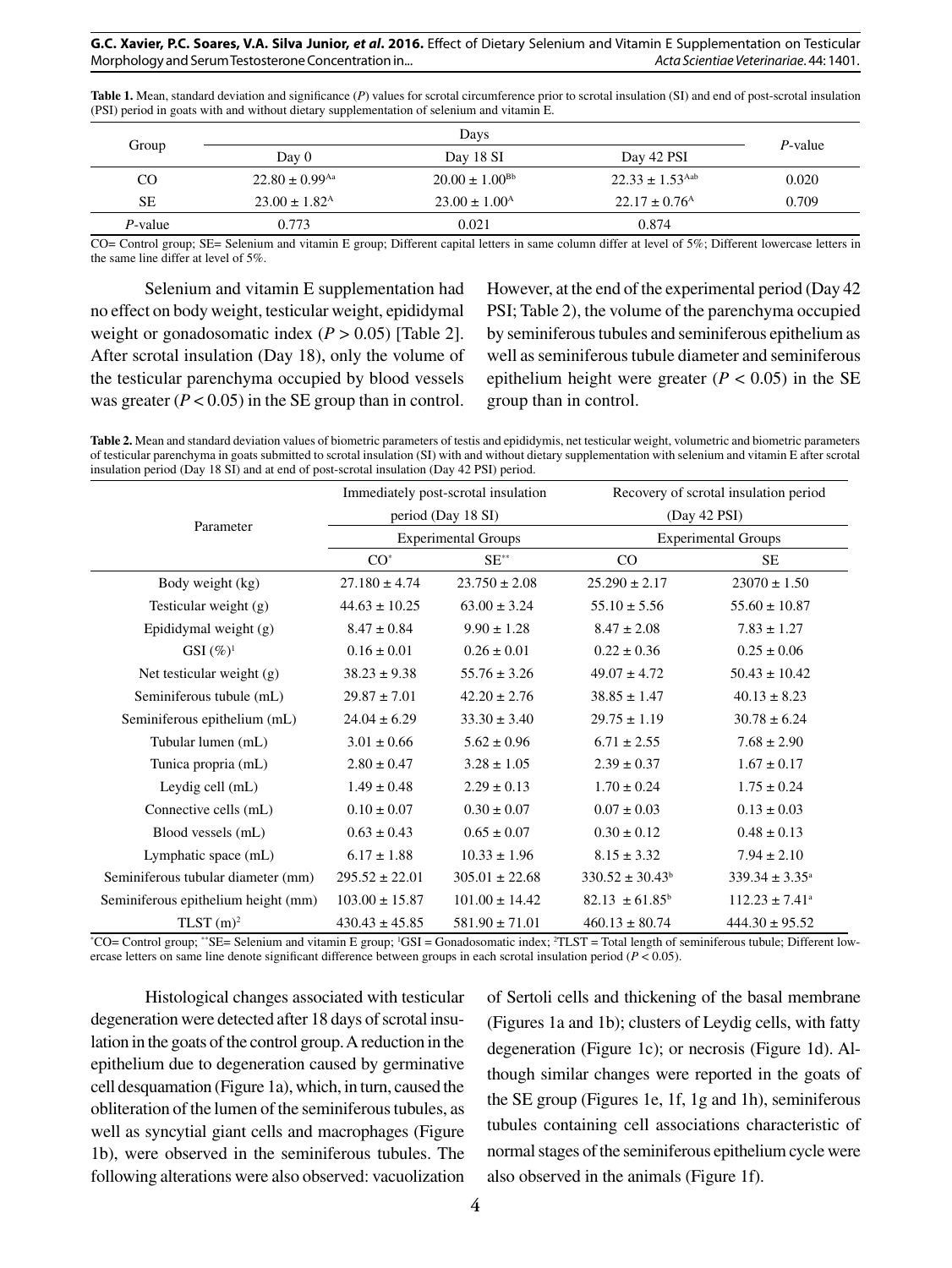**G.C. Xavier, P.C. Soares, V.A. Silva Junior,** *et al***. 2016.** Effect of Dietary Selenium and Vitamin E Supplementation on Testicular Morphology and Serum Testosterone Concentration in... *Acta Scientiae Veterinariae*. 44: 1401.



Figure 1. Testis of goats supplemented or not with SE on Day 18 following of scrotal insulation. a- Cross section of seminiferous tubule (ST) of goats in control group; rounded spermatids and desquamation of germinative epithelium (Ar); germ cell dead (Cd); Sertoli cells (arrow) and seminiferous tubules with germ cell dead [bar = 35 μm]. b- Testicular parenchyma of goats of control group; seminiferous tubules (ST) with atrophy of germinative epithelium; seminiferous tubule containing germ cell dead (Cd), aggregates of rounded spermatids and presence of macrophages (Mo) [bar = 35 μm]. c- Testicular parenchyma of goats of control group; Cross section of seminiferous tubules with atrophy of germinative epithelium and germ cell dead (Cd); blood vessels (arrow) and agglomerate of Leydig cells (LC); intertubule (IT) [bar = 35 μm]. d- Detailed image of agglomerate of Leydig cells of goat of control group; cells with vacuolization (arrow), necrosis (star) and cariolysis of nucleus (arrow head) [bar = 70 μm]. e- Cross section of seminiferous tubules (ST) of goats treated with SE; tubules with germinative epithelium containing few desquamated and (arrow) germ cell dead; intertubule (IT) [bar = 35 µm]. f- Cross section of seminiferous tubules (ST) of goats treated with SE; seminiferous tubule (ST) in Stage I of seminiferous epithelium cycle; spermatocytes in pachytene (arrow) and rounded spermatids (arrow head); seminiferous tubule containing vacuolized Sertoli cells (SC) and germ cell dead (Cd) [bar = 35 μm]. g- Cross section of seminiferous tubules (ST) of goat treated with SE; germ cell dead (Cd) and vacuolized Sertoli cells (arrow); intertubule (IT) [bar = 35 μm]. h- Cross section of seminiferous tubules (ST) of goats treated with SE; longitudinal section of seminiferous tubule containing syncytial giant dead cells (SG) [bar = 35 μm].

At the end of the experimental period (Day 42 PSI), partial regeneration was registered in the goats of the control group. It included the atrophy of seminiferous tubules, reduced tubular diameter, thinned germinative epithelium and tubules obliterated with degenerated and desquamated germinative cells (Figures 2a, 2b, 2c and 2d). Germ cells desquamated, Sertoli cells vacuolated and thickening of the basal membrane (Figures 2b and 2d) were also reported in some tubules.

Contrastingly, seminiferous tubules containing round and elongated spermatids and seminiferous tubules at Stages I and VIII of the seminiferous epithelium cycle were observed in the goats of the SE group at the end of the experimental period (Figures 2e, 2f, 2g and 2h).

The testosterone serum levels (Table 3) were not changed in the animals submitted to scrotal insulation in either the non-supplemented or the vitamin E and Selenium-supplemented groups.



**Figure 2.** Testis of goats supplemented or not with SE on Day 42 after cessation of scrotal insulation. a- Cross section of testicular parenchyma of goats of control group; seminiferous tubules (ST) with smaller diameter and atrophy of germinative epithelium (asterisk); intertubule (IT) [bar = 7 μm]. b- Cross section of seminiferous tubule (ST) of goats of control group; seminiferous tubules with atrophy of germinative epithelium; longitudinal section of seminiferous tubule with germ cell dead (arrow), desquamated rounded spermatids (Ar) and vacuolized Sertoli cells (black arrow) [bar = 35 µm]. c- Testicular parenchyma of goats of control group; cross section of seminiferous tubules (ST) with desquamated germinative cells; lumen obstructed by large number of desquamated and degenerated cells (STo); intertubule (IT) [bar = 7 μm]. d- Cross section of seminiferous tubule (ST) of goats of control; longitudinal section of seminiferous tubule containing desquamated cells (short arrow) and rounded degenerated spermatids (ArD); vacuolized Sertoli cells in basal compartment (long arrow) [bar = 35 μm]. e- Testicular parenchyma of goats treated with SE; cross section of seminiferous tubules with normal tubular diameter and normal epithelium height; atrophy of germinative epithelium and desquamated cells (asterisk) [bar = 7 µm]. f- Seminiferous tubules of goats treated with SE; tubules in Stage I of seminiferous epithelium cycle (ST); normal cell association characteristic of this stage; intertubule (IT) [bar = 70 µm]. g- Cross section of seminiferous tubules (ST) of goats treated with SE; seminiferous tubules (ST) in Stage I of seminiferous epithelium cycle; normal cell association characteristic of this stage; adjacent seminiferous tubule in Stage II with elongated spermatids (arrow head) and degenerated spermatocytes I in zygotene (arrows); intertubule (IT)  $[\text{bar} = 35 \text{ }\mu\text{m}]$ . h- Cross section of seminiferous tubules (ST) of goats treated with SE; seminiferous tubules in Stage I and VIII of seminiferous epithelium cycle; normal Leydig cells in intertubule area (arrow) [bar = 35 μm].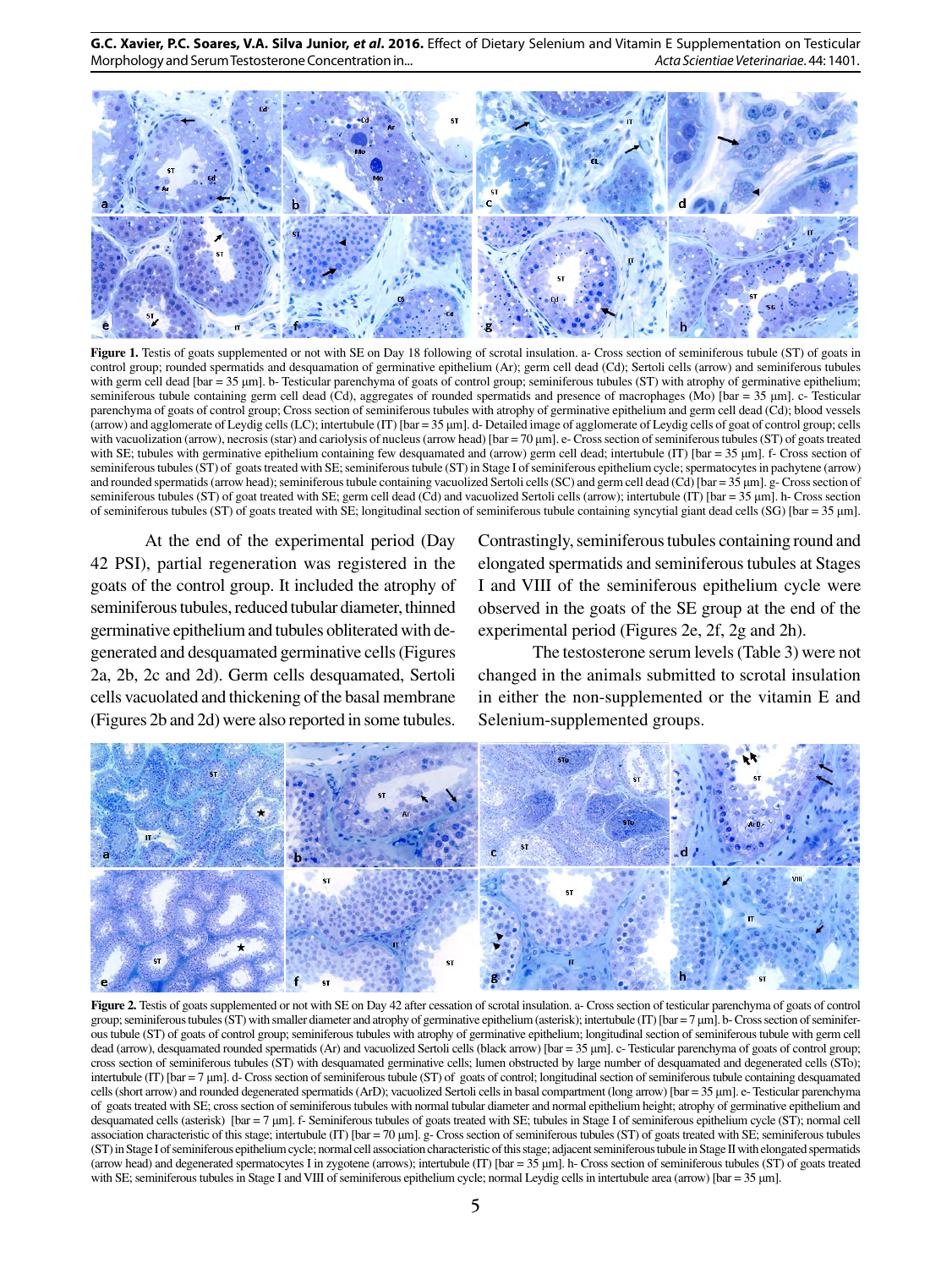#### **G.C. Xavier, P.C. Soares, V.A. Silva Junior,** *et al***. 2016.** Effect of Dietary Selenium and Vitamin E Supplementation on Testicular Morphology and Serum Testosterone Concentration in... *Acta Scientiae Veterinariae*. 44: 1401.

**Table 3.** Mean and standard deviation values of serum testosterone concentration (ng/mL) before and at end of scrotal insulation period (SI) and postscrotal insulation period (Day 42 PSI) in goats submitted to scrotal insulation with and without dietary supplementation with selenium and vitamin E

|              | Davs            |                 |                 |                 |                 |                 |            |
|--------------|-----------------|-----------------|-----------------|-----------------|-----------------|-----------------|------------|
| Groups       | Day 0           | Day 18 SI       | Day 7 PSI       | Day 21 PSI      | Day 35 PSI      | Day 42 PSI      | $P$ -value |
|              | $n=12$          | $n=12$          | $n=6$           | $n=6$           | $n=6$           | $n=6$           |            |
| ${\rm CO}^*$ | $0.84 + 0.76$   | $0.64 \pm 0.48$ | $1.86 \pm 1.44$ | $1.24 + 0.95$   | $1.74 + 0.30$   | $0.83 \pm 0.47$ | 0.97       |
| $SE^{**}$    | $0.60 \pm 0.26$ | $1.06 \pm 1.30$ | $1.49 \pm 1.49$ | $0.85 \pm 0.26$ | $0.33 \pm 0.06$ | $0.87 \pm 0.33$ | 0.72       |
| $P$ -value   | 0.51            | 0.83            | 1.68            | 0.63            | 0.96            | 0.85            |            |

\*CO= Control group; \*\*SE= Selenium and vitamin E group.

#### **DISCUSSION**

Heat applied directly on the testis provides insight on spermatogenesis damage mechanisms and treatments to diminish or even prevent these lesions [27]. Although the scrotal insulation during 18 days had caused testicular degeneration in the CO and SE groups, selenium and vitamin E supplementation was capable of maintaining the scrotal circumference on the 18th day of insulation in the SE group. In fact, vitamin E and selenium can reduce or even prevent damage caused by ROS in the testes submitted to heat shock and toxic agents [27,31]. The scrotal circumference has a direct relation to daily sperm production [17], Sertoli cell index and seminiferous tubule area and an inverse relation with germ cell degeneration rate [13]. It may be presumed that at the end of the scrotal insulation period (Day 18), the seminiferous tubular diameter and epithelium height would be greater in the SE group than the CO group. However, in current study, the morphometric and histopathological results revealed that supplementation with selenium and vitamin E failed to reduce the effects of heat shock induced by scrotal insulation. Furthermore, there were no significant differences in tubular diameter and height of the seminiferous epithelium between the two groups. Selenium and vitamin E may protect cell membranes against the harmful effects of ROS [3]. In the present study, pathological changes observed in the animals of both groups after scrotal insulation demonstrated that supplementation with these antioxidants did not prevent the damage caused by heat stress.

The testicular data that characterize degenerative process were similar to those described by Rockett *et al*. [23], who reported germinative epithelium degeneration due to germ cell necrosis and apoptosis. The mechanism of cell death related to heat shock stress should be apoptosis rather than necrosis and may involve ROS [27]. In the current study, 42 days after removal of scrotal insulation, the tubular diameter and seminiferous epithelium height was greater in animals supplemented with selenium and vitamin E. In addition, the animals supplemented had more seminiferous tubules with germ cell associations of the seminiferous epithelium cycle than animals of the CO group.

Tubular diameter and epithelium height reflect different levels of activity of the seminiferous epithelium which may be related to seasonal changes [14], ageing [16], unbalance of endogenous or exogenous gonadotrophic hormones [28] and temperature increase [23]. These biometric parameters are important to evaluate the sperm production since there is a positive correlation between tubular diameter and spermatogenic activity [7]. Despite the ineffectiveness of the antioxidants selenium and vitamin E to avoid testicular degeneration caused by scrotal insulation, the supplementation at the dose used (0.1 mg/kg) accelerated seminiferous epithelium recovery after insulation.

In the current study, the changes observed in the Leydig cells were similar to those described by other authors [20] in cryptorchidic boars, in which degeneration and necrosis were characterized by intracellular vacuoles, pyknotic nucleus, karyolysis and karyorrhexis. These authors also described intertubular fibrosis as well as anomalous and degenerated Leydig cells.

The dietary mineral element selenium is essential for antioxidant protection and disease prevention since it functions as a component of the glutathione peroxidase enzyme (GPx), which destroys peroxides before they attack the cell membrane. Vitamin E acts as an antioxidant that interrupts the lipid peroxidation cascade and eliminates ROS to protect these cells from damage [11] as well as the glutathione peroxidase, whose major role is the removal of hydrogen peroxide and lipid peroxides from the cells [24]. Therefore, selenium and vitamin E could act synergistically to reduce Leydig cells damage of the SE group at the  $18<sup>th</sup>$  and  $42<sup>th</sup>$  day.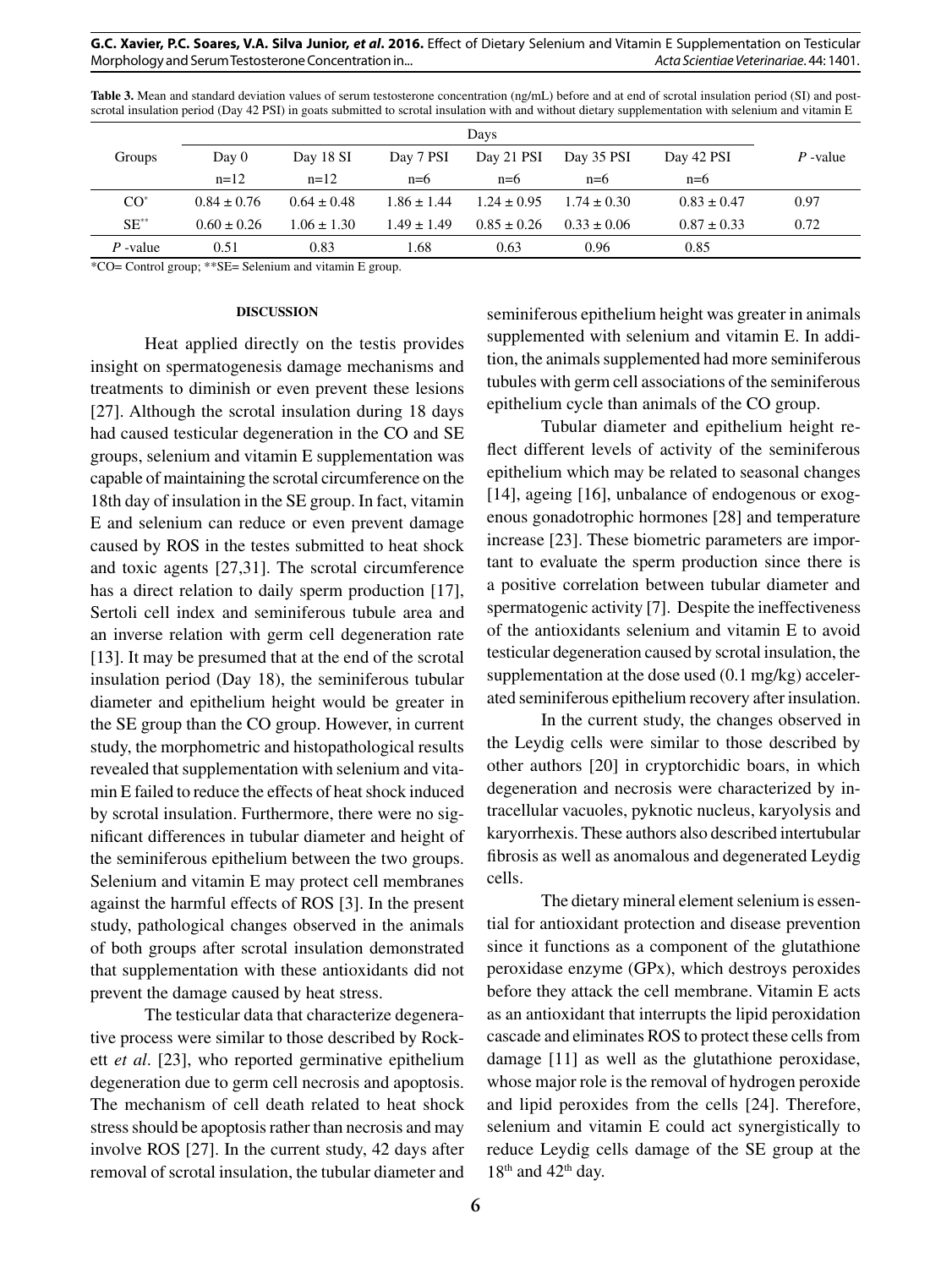After thermal exposure, the complete recover of the seminiferous epithelium may occur at 60 days [12]. However, azoospermia has occurred when heat shock affect spermatogonia [6]. Therefore, the recovery of the spermatogenesis after thermal stress depends on the survival of the spermatogonium A0 and Sertoli cells. Although semen samples were not collected in current study for sperm analysis, the histopathological evaluation revealed that 42 days after the thermal injury, animals supplemented with selenium and vitamin E had seminiferous tubules within round and elongated spermatids (Figure 2h) as well as all the stages of the seminiferous epithelium cycle. Vitamin E and selenium may reduce testicle sensitivity to heat and thereby shorten the spermatogenesis recovery time by 10 to 20 days [27].

The literature is unclear on the association between testosterone concentration and heat shock. It was reported that the thermal stress caused by cryptorchidism induced an increase in testosterone levels, and thereby characterized an endocrine alteration in the testicular function in rats [22]. Wild-type mice submitted to heat shock had an increased number of Leydig cells surrounding seminiferous tubules with a reduction of germ cells [15]. According to the results of the current study, thermal stress did not alter serum testosterone levels in the animals of either groups during or after scrotal insulation. Degeneration and

necrosis of Leydig cells was observed in all groups, mainly during the period of scrotal insulation.

To our knowledge, this is the first study on the supplementation with selenium and vitamin E in goats submitted to scrotal insulation, with a subsequent analysis after the cessation of thermal injury.

## **CONCLUSION**

Selenium plus vitamin E added to feed was unable to prevent the degeneration of the testicular parenchyma in these animals. However, the supplementation with both antioxidants hastened the recovery of spermatogenesis after the thermal injury.

## MANUFACTURERS

1 Integral Agroindustrial Ltda. Fortaleza, CE, Brazil.

2 Leica. Wetzear, Germany.

3 Olympus. Tokyo, Japan.

4 University of California (Coralie Munro). Davis, CA, USA.

*Acknowledgments***.** The authors are grateful to Integral Agroindustrial LTDA for sending the Selevit E and the Brazilian fostering agency CAPES for the Master's degree scholarship awarded to the first author.

*Ethical approval***.** All procedures, treatments and animal care were approved by the Committee of Ethics in Research of the Departamento de Medicina Veterinária da Universidade Federal Rural de Pernambuco, process number: 88/2006.

*Declaration of interest***.** The authors declare that they have no competing interests.

## **REFERENCES**

- **1 Agarwal A., Saleh R.A. & Bedaiwy M.A. 2003.** Role of reactive oxygen species in the pathophysiology of human reproduction. *Fertility and Sterility*. 79: 829-843.
- **2 Aziz N., Saleh R.A., Sharma R.K., Lewis-Jones Y., Esfandiari N., Thomas A.J. & Agarwal A. 2004** Novel association between sperm reactive oxygen species production, sperm morphological defects, and the sperm deformity index. *Fertility and Sterility*. 81: 349-354.
- **3 Bensoussan K., Morales C.R. & Hermo L. 1998.** Vitamin E deficiency causes incomplete spermatogenesis and affects the structural differentiation of epithelial cells of the epididymis in the rat. *Journal of Andrology*. 19: 266-288.
- **4 Dorst V.J. & Sajonski H. 1974.** Morphometrische untersuchunhen am tubulussystem des schweinehodens während der postnatalen entwicklug. *Monatsh Veterinarmed*. 29: 650-652.
- **5 Florentino C.M., Reis J.C., Guerra M.M.P., Maia F.C.L. & Coleto Z.F. 2003.** Effect of the scrotal insulation time over the constituents of the caprine semen (*Capra hircus*, L) with no defined breed. *Ciência Veterinária nos Trópicos*. 6: 39-45.
- **6 Fonseca V. & Chow L.A. 1995.** Seminal Characteristics of Zebu bull on transitory testicular degeneration. *Arquivo Brasileiro de Medicina Veterinária e Zootecnia*. 47: 707-716.
- **7 França L.R. & Russell L.D. 1998.** The testis of domestic mammals. In: Martinez-Garcia F. & Regadera J. (Eds). *Male Reproduction: a multidisciplinary overview*. Madrid: Churchill Livingstone, pp.198-219.
- **8 França L.R., Cardoso F.M. & Castro A.C.S. 1991.** Effect of puberty and sexual development on daily sperm production and epididymal sperm reserves of Piau boars. *Animal Reproduction Science*. 25: 183-190.